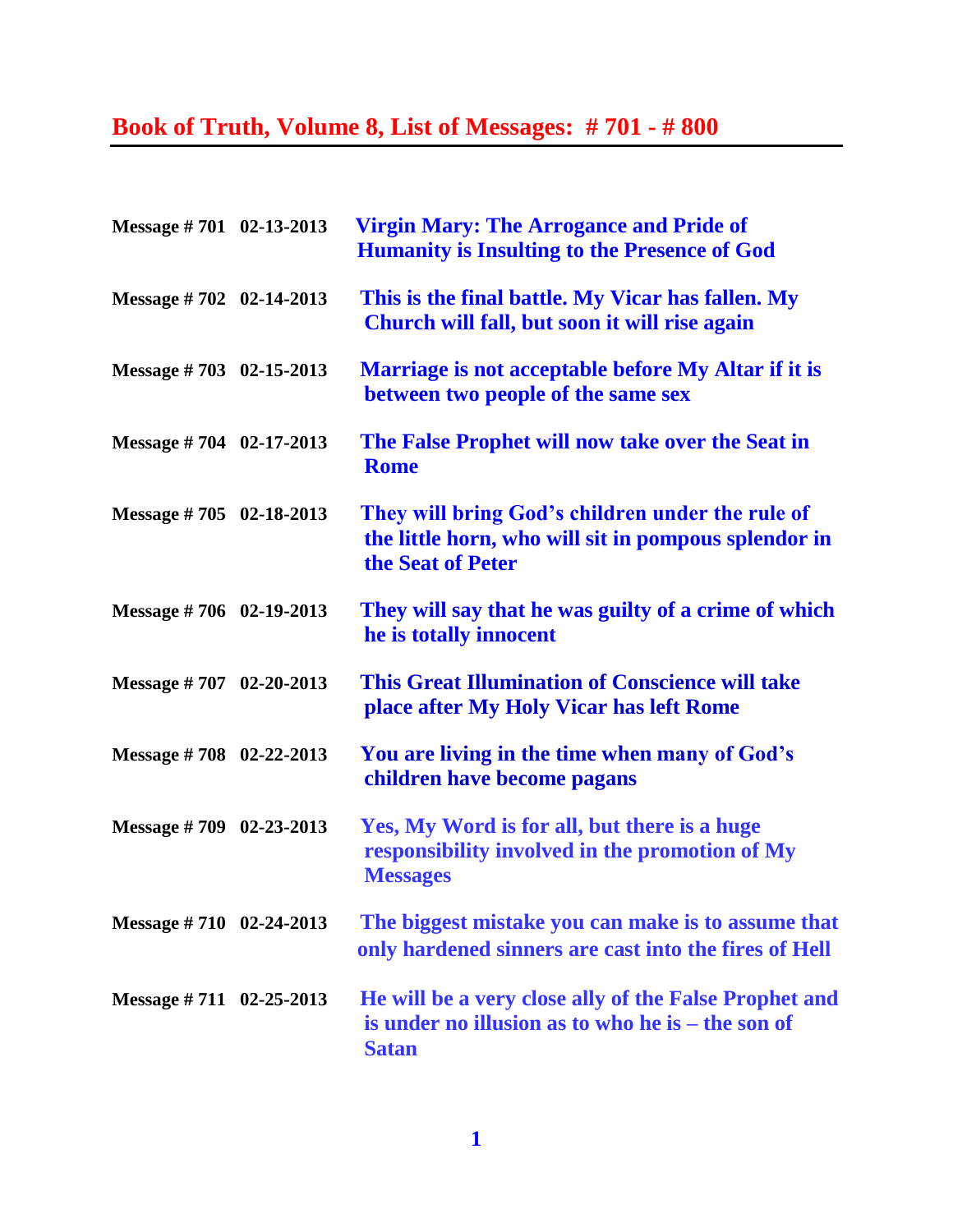| Message #712 02-26-2013           | One of the other political leaders, about whom I<br>spoke some time ago, will soon be assassinated                                                            |
|-----------------------------------|---------------------------------------------------------------------------------------------------------------------------------------------------------------|
| Message #713 02-27-2013           | My Holy Eucharist must still be received by you.<br>You must not stop your daily Sacrifice, as it will<br>not be you who will be forced to make this decision |
| Message #714 02-28-2013           | It will only be the brave and courageous amongst<br>you, who love Me the most, who will lead My<br><b>Army towards salvation</b>                              |
| Message $\# 715 \quad 02-28-2013$ | I ask all of My sacred servants to call on Me, their<br>beloved Jesus, that I can cover them with My<br><b>Precious Blood</b>                                 |
| Message #716 03-03-2013           | My Church on earth is under attack and this<br>means that My Body will be Crucified again, as<br>foretold                                                     |
| Message #717 03-05-2013           | The signs will be given to all of you and miracles<br>will take place                                                                                         |
| Message #718 03-06-2013           | Many of you will reject this Call from Heaven<br>because of fear                                                                                              |
| Message #719 03-07-2013           | <b>Prayer will, and can, save humanity</b>                                                                                                                    |
| Message #720 03-08-2013           | He has been sent to dismantle My Church and tear<br>it up into little pieces                                                                                  |
| Message $\# 721$ 03-09-2013       | By the time Good Friday arrives many souls will<br>begin to realize that My Warning to humanity is<br>upon the world                                          |
| Message #722 03-10-2013           | <b>Mother of Salvation: The Crusade Prayer Groups</b><br>will save billions of souls                                                                          |
| Message $\# 723$ 03-12-2013       | God the Father: The battle now rages between My<br><b>Hierarchy and the domain of the Beast</b>                                                               |
| Message #724 03-13-2013           | His throne has been stolen. His power has not                                                                                                                 |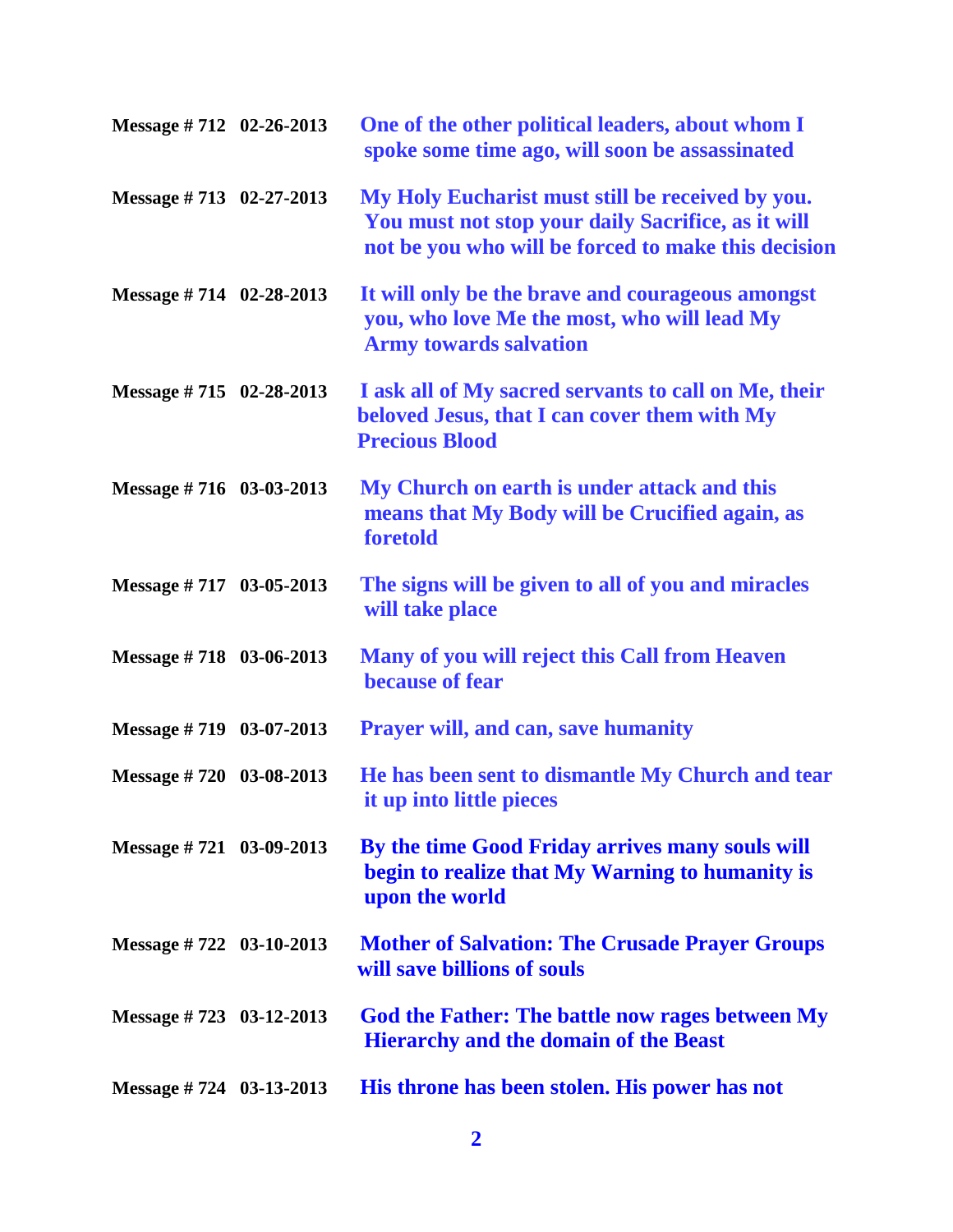| Message #725 03-14-2013 | This wicked gesture during Holy Week will be seen<br>by those who keep their eyes open                                                       |
|-------------------------|----------------------------------------------------------------------------------------------------------------------------------------------|
| Message #726 03-15-2013 | <b>Mother of Salvation: Say my Rosary for all those</b><br>who rule in Rome                                                                  |
| Message #727 03-16-2013 | My Agony is felt by all the Saints and Angels in<br><b>Heaven, for the time of the Apocalypse is near</b>                                    |
| Message #728 03-16-2013 | The Third Seal will be revealed when man will<br>scramble for food as famines grip humanity                                                  |
| Message #729 03-17-2013 | A message for priests and all those sacred servants<br>of Mine who have given their lives to My Sacred<br><b>Service</b>                     |
| Message #730 03-18-2013 | Mother of God: The division in the world, to be<br>brought about by Gog and Magog, will split<br>families in two                             |
| Message #731 03-19-2013 | Layer by layer, their evil intents will become clear<br>as they trip themselves up                                                           |
| Message #732 03-20-2013 | Just as the blind cannot see, there will be those<br>amongst the Church in Rome who can see, but who<br>will refuse to acknowledge the Truth |
| Message #733 03-21-2013 | The time for the division is soon and you must<br>prepare                                                                                    |
| Message #734 03-22-2013 | I desire that all of My followers conduct a time of<br>fasting from next Monday until 15:30 hours on<br><b>Good Friday</b>                   |
| Message #735 03-23-2013 | <b>Mother of God: my Son's Body was torn to shreds</b>                                                                                       |
| Message #736 03-24-2013 | My Mission is not to give you a new Bible, for that<br>could never be, as My Father's Book contains the<br>whole Truth                       |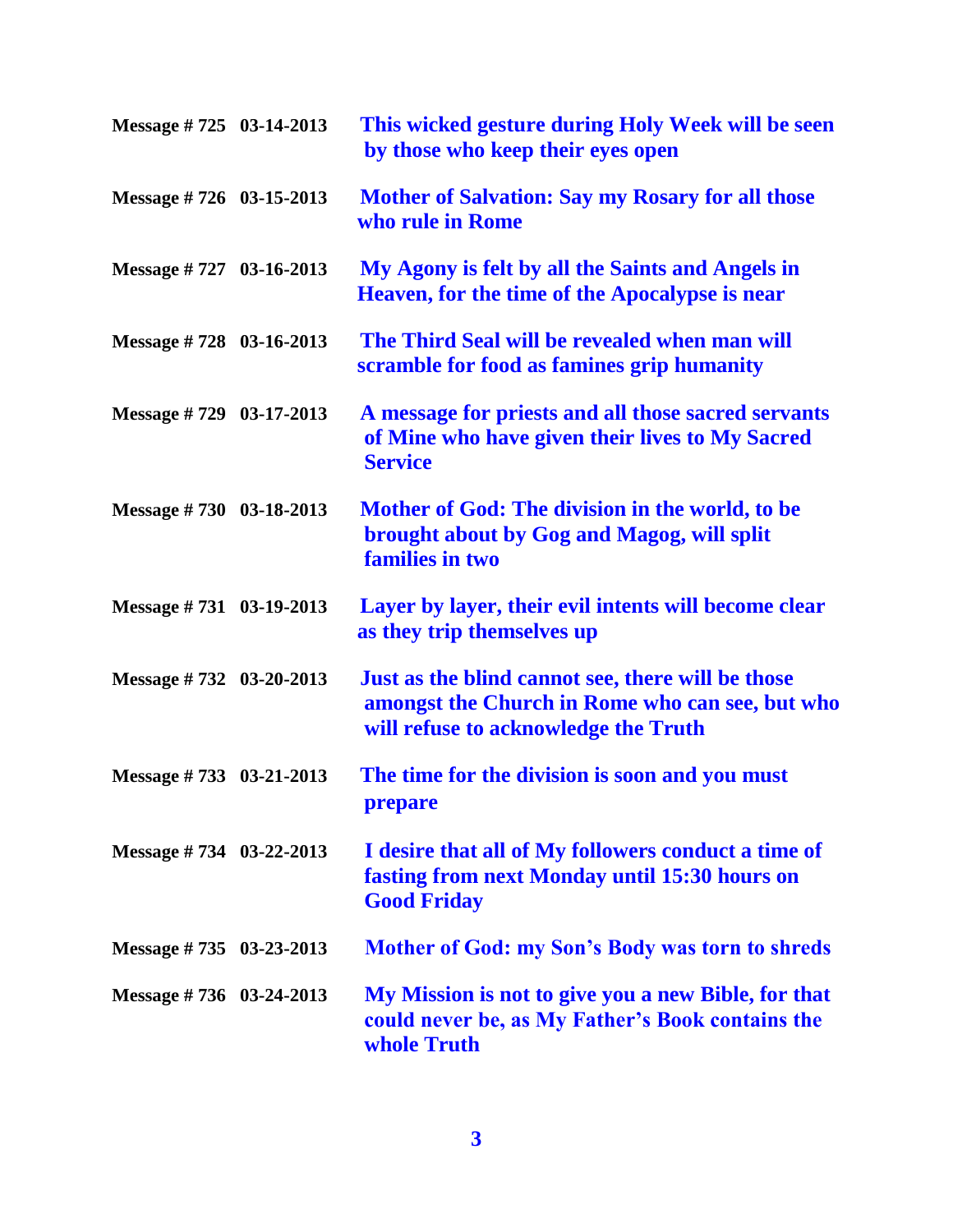| Message #737 03-25-2013     | The greatest horror I witnessed in My Time in the<br>Garden of Olives was the scourge of sin in the<br><b>Time of the End</b>                                            |
|-----------------------------|--------------------------------------------------------------------------------------------------------------------------------------------------------------------------|
| Message #738 03-26-2013     | You must keep your eyes open to anything, which<br><b>insults My Divinity</b>                                                                                            |
| Message #739 03-27-2013     | <b>Your transition from this earth into My New</b><br>Kingdom will be painless, instant and will be so<br>sudden that you will barely be able to take a<br><b>breath</b> |
| Message #740 03-28-2013     | The danger to the Existence of the Holy Eucharist<br>will be shown to you                                                                                                |
| Message #741 03-29-2013     | <b>Today My Church on earth will be Crucified.</b><br><b>Today marks the beginning of the changes</b>                                                                    |
| Message #742 03-29-2013     | <b>Soon My Beloved Pope Benedict will guide God's</b><br>children from his place of exile                                                                                |
| Message #743 03-29-2013     | Not at My Feet will they fall. It will not be My Feet<br>they kiss, but those of My servants, My followers,<br><b>My sinners</b>                                         |
| Message $\# 744$ 03-30-2013 | <b>Virgin Mary: The Resurrection of my beloved Son</b><br>is the most important Gift, as it means that eternal<br>life can be given to all of God's children             |
| Message #745 03-31-2013     | <b>Today, I bring great Graces upon the world</b>                                                                                                                        |
| Message #746 04-01-2013     | God the Father: I, your beloved Father, have set the<br>day for The Warning at last. Only I know of this<br>date                                                         |
| Message $\# 747$ 04-02-2013 | I wish to bring over 7 billion of God's children<br>home, finally, to their Eternal Paradise                                                                             |
| Message #748 04-03-2013     | I will come again on the last day. But I will not<br>walk the Earth beforehand                                                                                           |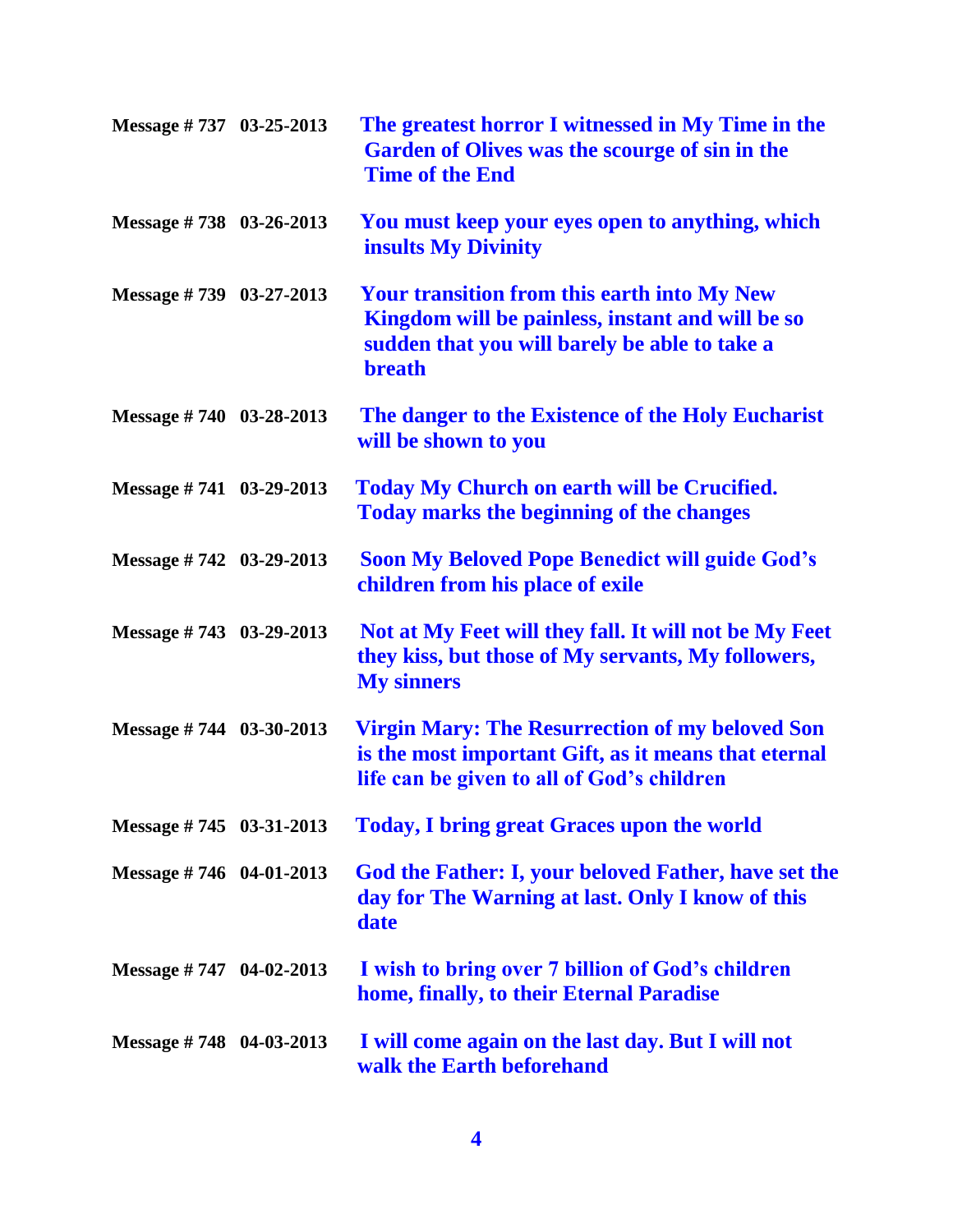| Message #749 04-04-2013     | Only those with the Seal of the Living God will<br>escape this form of genocide of the soul                          |
|-----------------------------|----------------------------------------------------------------------------------------------------------------------|
| Message $\# 750$ 04-05-2013 | Not one of you would ever be given the authority to<br>judge another in My Name, for this is not possible            |
| Message $\# 751$ 04-06-2013 | Mother of God: You have been sent to prepare the<br>way for His Second Coming                                        |
| Message #752 04-06-2013     | The time for the comet to appear, of which I spoke,<br>when people will believe that there are two suns, is<br>close |
| Message #753 04-07-2013     | This new temple, they will be told, is a Church,<br>which unites all because God loves all His children              |
| Message #754 04-09-2013     | So many good and holy priests who have joined<br>together to pull these Messages apart                               |
| Message $\# 755$ 04-10-2013 | <b>God the Father: Prayer for the Key to the New</b><br><b>Paradise</b>                                              |
| Message $\# 756$ 04-11-2013 | For every soul you dedicate to My Mercy, I will<br>save a hundred more                                               |
| Message $\# 757$ 04-12-2013 | Blessed are those meek of heart, whose pride has<br>been stripped from them through the Grace of<br>God              |
| Message #758 04-13-2013     | The Catholic Church is now about to enter the<br>worst persecution in its history                                    |
| Message# 759 04-14-2013     | Mother of God: When God's children are misled by<br>lies, they will become separated from Him                        |
| Message $\# 760$ 04-15-2013 | Many will not be strong enough to fight against<br>abortion, euthanasia, and same sex marriage                       |
| Message $\# 761$ 04-16-2013 | The Word according to God will be pulled apart as<br>paganism sweeps the Earth                                       |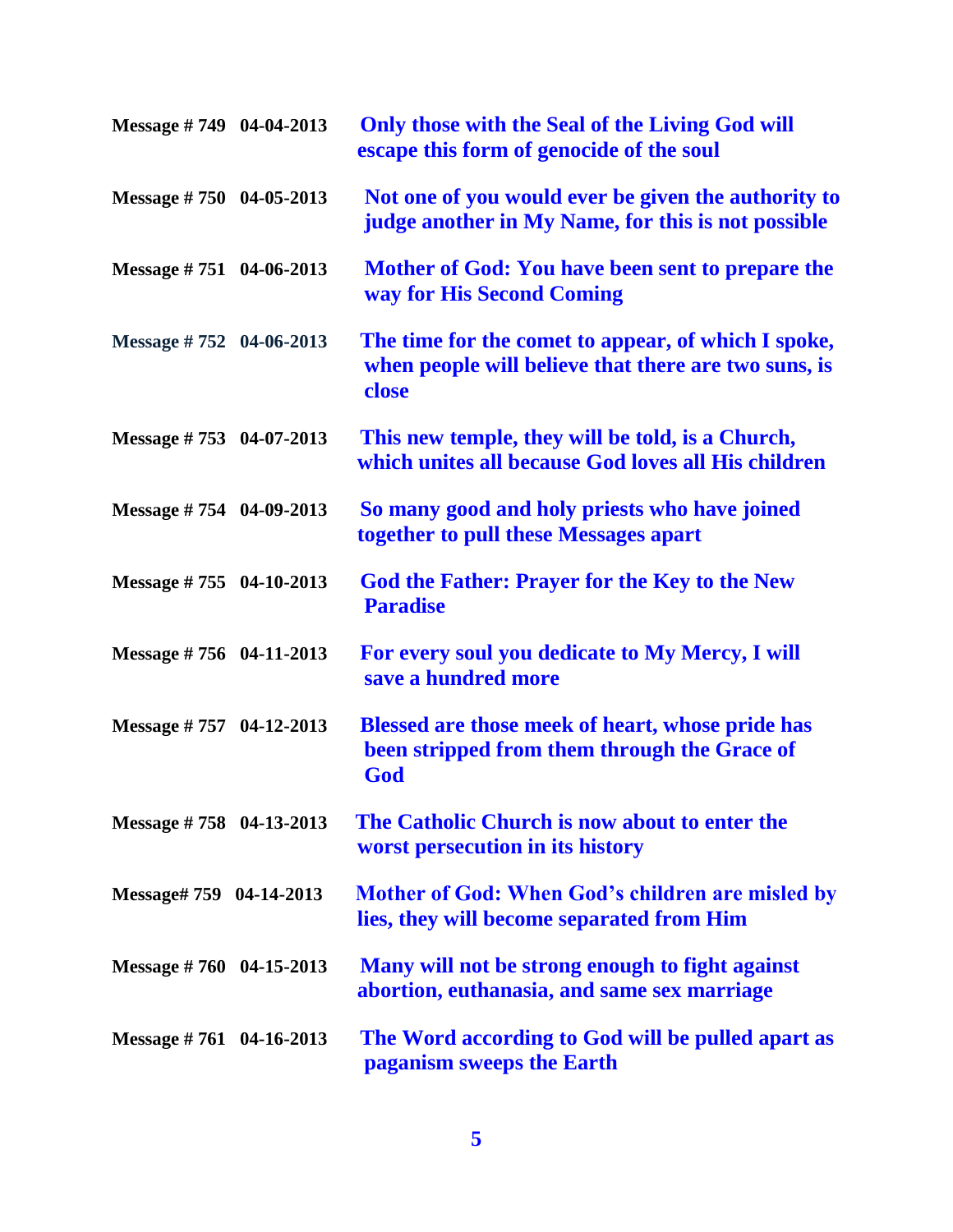| Message #762 04-17-2013           | This sign, not to be confused with the Mark of the<br>Beast, will be to symbolize the new One World<br><b>Religion</b> |
|-----------------------------------|------------------------------------------------------------------------------------------------------------------------|
| Message $\# 763$ 04-19-2013       | I ask that those of you who are frightened and<br>confused by these Messages to hear Me now                            |
| Message #764 04-20-2013           | When man does not believe in God, he does not<br>accept the difference between right and wrong                         |
| Message $\# 765 \quad 04-21-2013$ | The Tower of Babel will, once again, be erected and<br>presented as a temple of God                                    |
| Message #766 04-22-2013           | <b>Mother of God: To be made worthy of His</b><br>Kingdom, they must be stripped bare of worldly<br><b>influences</b>  |
| Message #767 04-23-2013           | All false prophets will be cast out by Me and<br>punished severely                                                     |
| Message #768 04-24-2013           | Mother of God: This time, He will not come as<br>man in the flesh                                                      |
| Message $\# 769$ 04-24-2013       | These vile acts must come to pass, as the Earth is<br>being purified                                                   |
| Message #770 04-25-2013           | They will lie continuously, and their public<br>homilies will be a nonsense in the Eyes of God                         |
| Message $\# 771$ 04-26-2013       | The Antichrist will be from the East, not the West                                                                     |
| Message #772 04-27-2013           | Everyday you must ask yourself – would God<br>approve of my actions today?                                             |
| Message #773 04-28-2013           | My Words to you now will be heard once again on<br>the Last Day. Remember them                                         |
| Message $\# 774 \quad 04-30-2013$ | A new form of the Cross will be introduced                                                                             |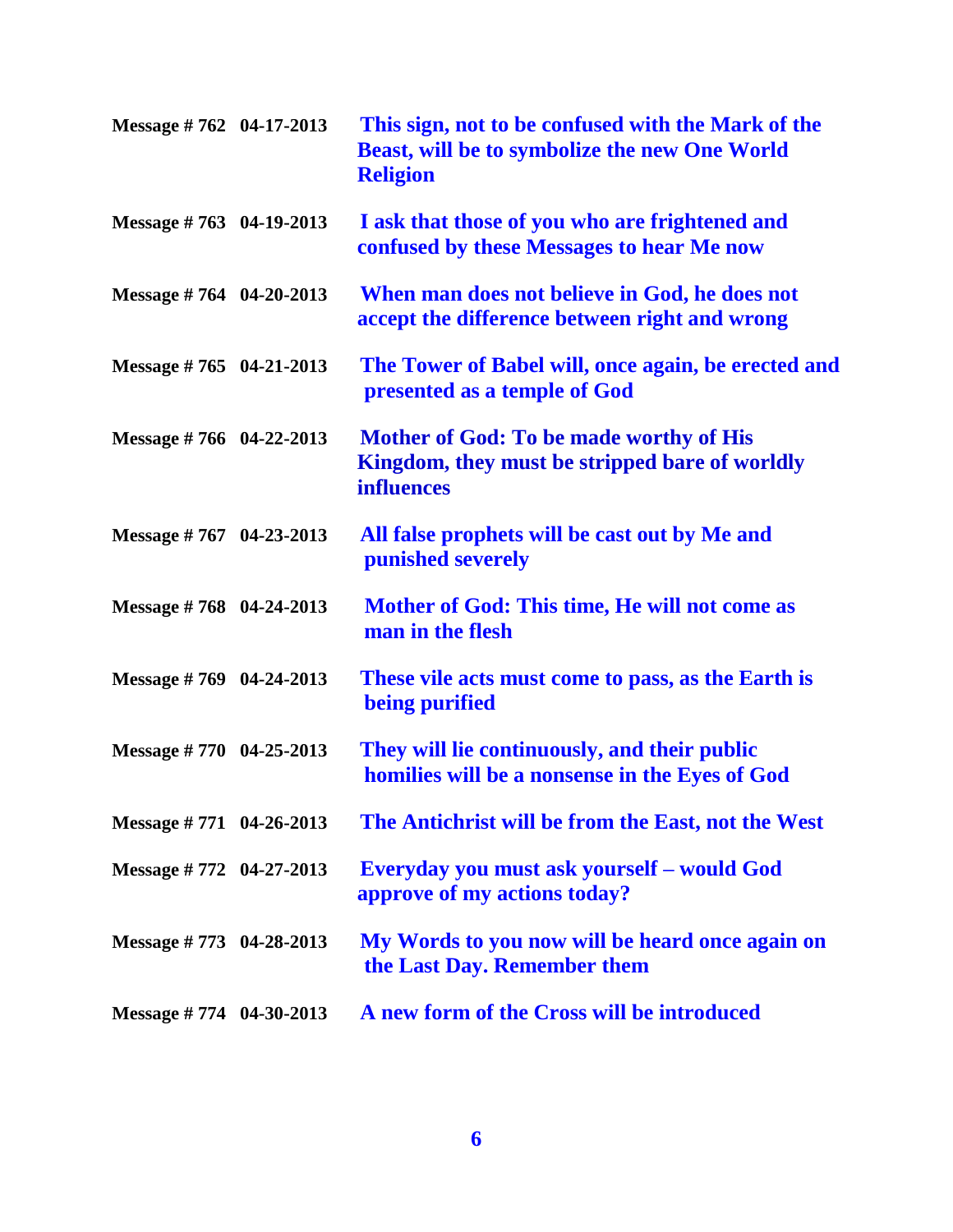| Message #775 05-01-2013           | The sin of abortion is a mortal one and those<br>responsible will burn in the fires of Hell for<br>eternity           |
|-----------------------------------|-----------------------------------------------------------------------------------------------------------------------|
| Message #776 05-02-2013           | They will be accused of crimes against the Seat of<br>Peter and will be publicly humiliated in My Holy<br><b>Name</b> |
| Message #777 05-03-2013           | The seemingly authentic views they will present,<br>will be seen as a new form of Catholicism                         |
| Message $\# 778$ 05-04-2013       | It was the sin of pride which caused Lucifer to fall<br>and to be cut off and thrown into the abyss                   |
| Message #779 05-05-2013           | Do not try to reason with the mind when trying to<br>justify My Existence for I Am not of this world                  |
| Message #780 05-06-2013           | When you have been given the Truth, it is<br>important that you continue to spread the Word of<br>God                 |
| Message $\# 781 \quad 05-07-2013$ | <b>Mother of God: The Mission you have been given is</b><br>the final link in the Final Covenant                      |
| Message #782 05-07-2013           | The plague will be more widespread than AIDS                                                                          |
| Message #783 05-09-2013           | My dearest wish is that you seek out the souls of the<br>young                                                        |
| Message #784 05-10-2013           | The only water necessary for the survival of God's<br>children will come from the Tree of Life                        |
| Message #785 05-11-2013           | The miracles I promised the world, through My<br><b>Crusade Prayers, will increase</b>                                |
| Message #786 05-13-2013           | My Word is the end. It is final. There can be no<br>other word                                                        |
| Message #787 05-14-2013           | Those who followed the Word of God, laid down by<br>the Prophets before Me, were the first to spit at Me              |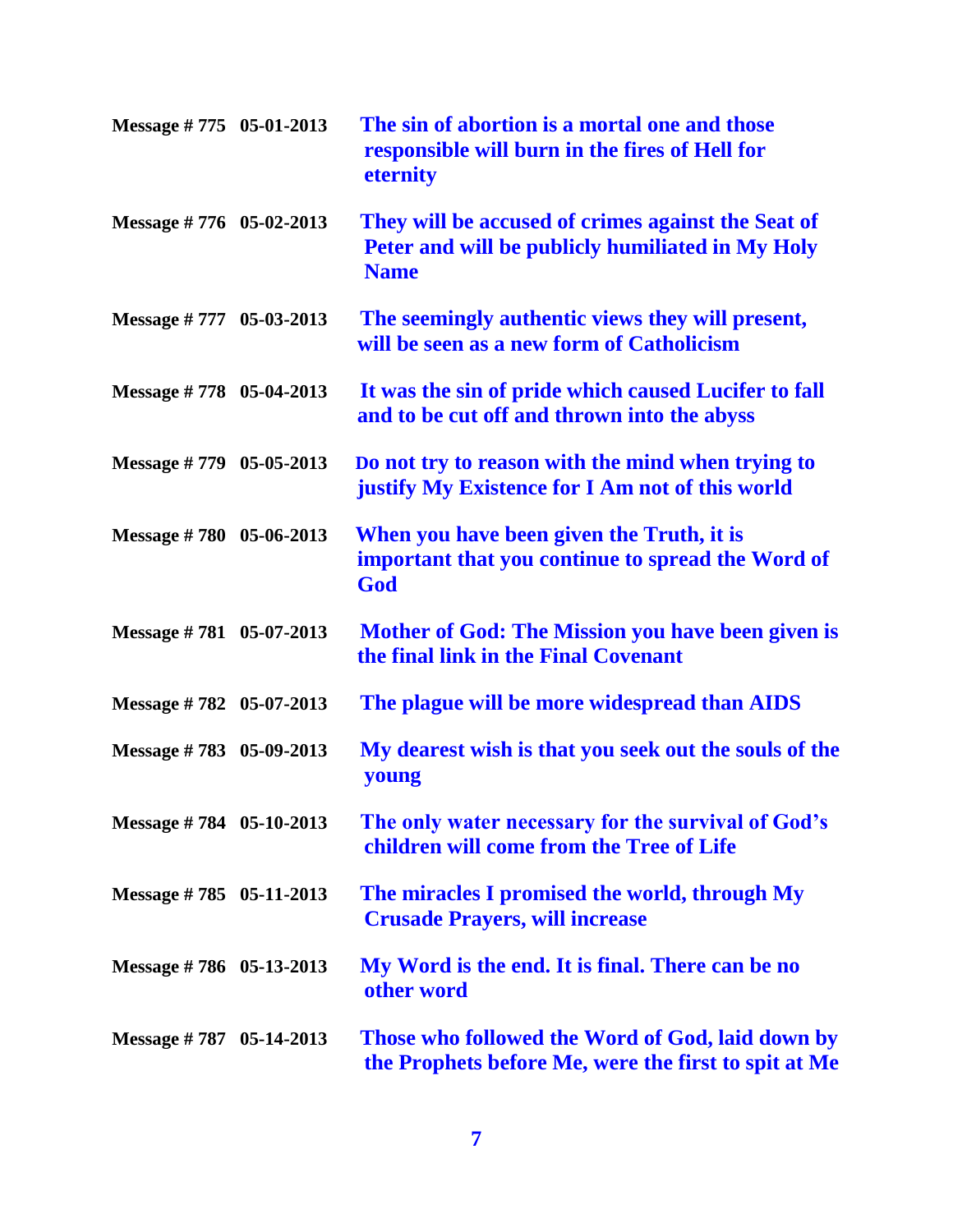| Message #788 05-15-2013     | <b>God the Father: My Great Intervention to save</b><br>humanity has commenced and the speed of My<br>actions will be evident to all |
|-----------------------------|--------------------------------------------------------------------------------------------------------------------------------------|
| Message #789 05-16-2013     | Love only comes from Me. Hatred does not                                                                                             |
| Message #790 05-17-2013     | The world will rejoice, for along with My Church<br>in Rome, the Jewish nations will be cut down                                     |
| Message #791 05-17-2013     | They will be forgiven immediately if they would<br>pluck up the courage and call upon Me to help<br>them out of their misery         |
| Message #792 05-18-2013     | When the Holy Spirit is present, It will spread like<br>fire and will replicate the Word of God in many<br>tongues                   |
| Message #793 05-19-2013     | And then, just as they will have forgotten Me, My<br>Church will rise from the dead, just as I did                                   |
| Message $\# 794$ 05-20-2013 | All those amongst the Christian Churches will<br>come to Me first. Then the Jews will turn, in time,<br>and accept Me finally        |
| Message #795 05-21-2013     | When the time comes for the Beast to reveal the<br>Antichrist, great signs will be seen                                              |
| Message #796 05-23-2013     | My Christian soldiers will form the biggest Army<br>against the Antichrist                                                           |
| Message # $797$ 05-24-2013  | Those who scream at My Word in anger and<br>declare that It comes from Satan will reside with<br>the Beast for eternity              |
| Message #798 05-25-2013     | <b>These Messages will be the last given to you before</b><br>the Great Day when I come to Judge                                     |
| Message $\# 799$ 05-26-2013 | I, the Mother of God, will destroy the power of the<br>Evil One, in the hearts of those who call on me                               |